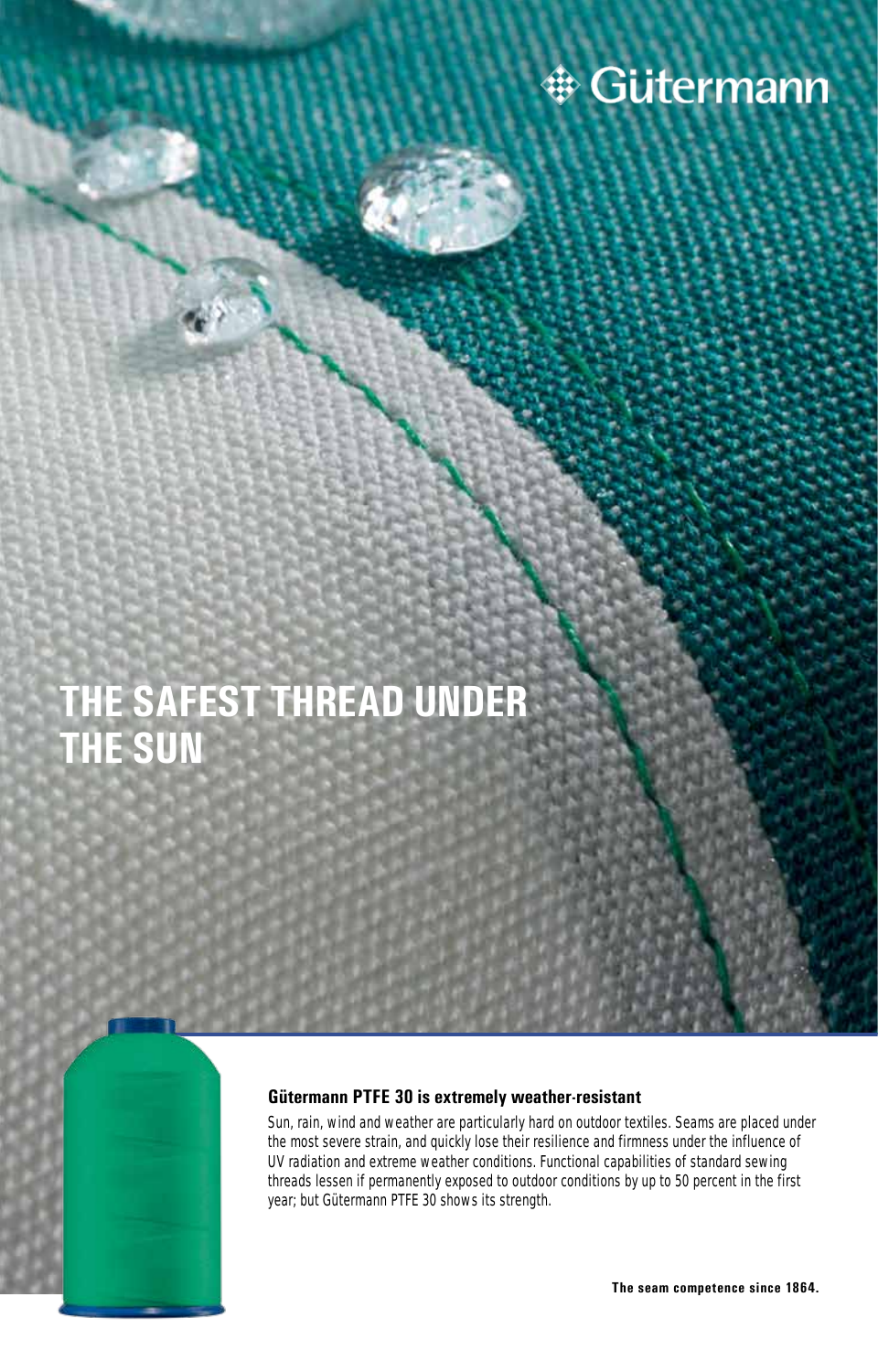# **The resilient all-weather thread**

#### **Reliable strength – where the strain is most severe**

Tarpaulins, awnings, swimming pool covers, gliders, bouncy castles, artificial lawns, tennis or goal nets – all these textiles have been developed and produced for use outdoors. These products are usually constructed with special, weather-resistant equipment, however, conventional sewing threads are not designed to withstand such conditions. Threads that are exposed to these harsh elements are likely to suffer damage – and not only shorten the product lifetime, but also present a safety risk. These properties are important in all products from sports aircraft, to everyday shading systems. Therefore, it is most important that the thread used will convince the customer with its strength where the strain is most severe; and that the thread stand up to every type of weather. This thread is Gütermann PTFE 30.



#### **Tested under the sun in Florida**

After 36 months, threads made of polyester or polyamide are only able to display 30 – 40% of their original function but under the same conditions, Gütermann PTFE is able to retain its exceptional strength. The outdoor weather test carried out under Floridas sun proves that the thread is dirt-resistant, possesses self-cleaning properties, is resistant to even aggressive chemicals, has an

exceptionally long lifetime and above all is verified as having maximum UV and weather resistance characteristics. These outstanding properties exist with Gutermann PTFE even after years have gone by.

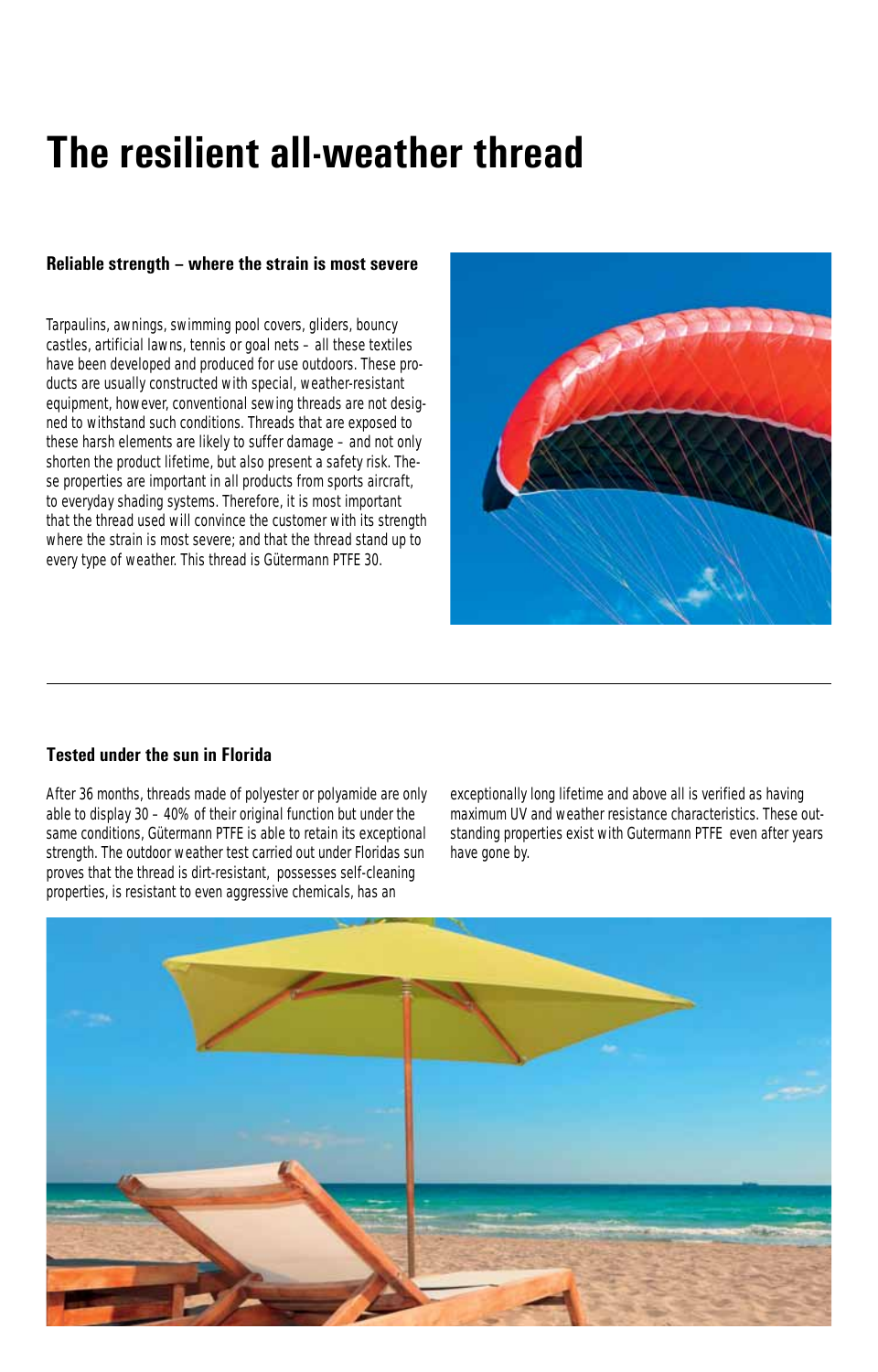#### **Exceptionally safe – even in processing**

Substantially safer than standard sewing threads, the Gütermann PTFE sewing threads are still just as easy to process as high-quality polyester thread. They can be used in machines and are just as suitable for high machine speeds as for twin-needle machines. Our PTFE can be sewn using double lockstitch or double chain stitch. It is not necessary to make any – or only minor – changes to machine settings, and the optimum needle sizes are Nm 90 to Nm 110. In brief: Gutermann PTFE thread is functionally unbeatable and superb in processing. The resulting seams are no different from a standard polyester seam even in terms of appearance and haptics.



On Teflon-coated awning fabric, the green seam with Gütermann PTFE convinces customers with its textile character and even seam pattern.

### Gütermann PTFE **CONFIDENTIAL PROVESTER** Polyester **CONFIDENT** Polyamide 100 100 100 100 65 Strength in % Strength in %50 60 40 45 30 Start after 12 months after 24 months after 36 months

#### **UV-radiation and weather influences affect strength**

Sets the standard for all other threads: Gütermann PTFE last and lasts and lasts – for years, thanks to its high strength.